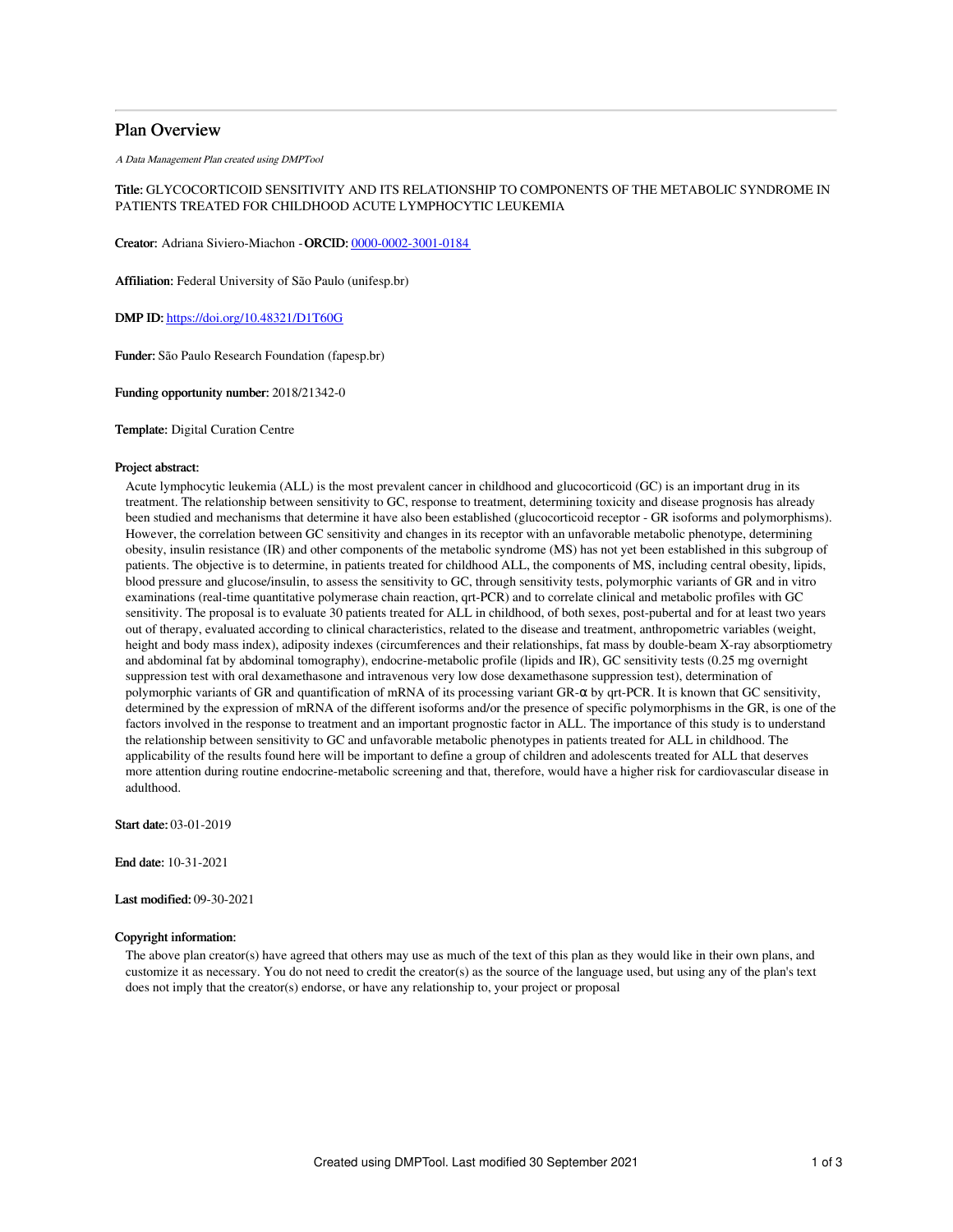# GLYCOCORTICOID SENSITIVITY AND ITS RELATIONSHIP TO COMPONENTS OF THE METABOLIC SYNDROME IN PATIENTS TREATED FOR CHILDHOOD ACUTE LYMPHOCYTIC LEUKEMIA

### Data Collection

#### What data will you collect or create?

### Study population

Patients diagnosed with childhood acute lymphocytic leukemia (ALL) followed at the Hospital of the Support Group for Children and Adolescents with Cancer (GRAACC) of the Federal University of São Paulo - UNIFESP/EPM. The study design is a dynamic cohort with a historical component (collection of data from medical records). Patients to be studied: 30.

#### Inclusion criteria

Patients of both genders who meet the following inclusion criteria will participate in the study:

Complete clinical remission, defined as the absence of peripheral blood or bone marrow disease in response to treatment; Out of treatment for at least two years; Complete pubertal development, characterized by the presence of menarche in girls and Tanner IV or more in boys (chronological age > 18 years); Growth velocity < 1.0 cm in the year preceding the study and bone maturation with complete epiphyseal fusion; Normal thyroid and gonadal function, either spontaneously or under specific hormone replacement.

#### Exclusion criteria

Current use of anorexigenic or satietogenic drugs, insulin sensitizers, glucocorticoids, or other medication that may interfere with adiposity or metabolic profile; Use of exogenous growth hormone (GH) less than two years before the date of inclusion in the study; Down syndrome or hematopoietic stem cell transplant recipient (HSCT); Current pregnancy or delivery less than 90 days from the date of study inclusion.

#### How will the data be collected or created?

#### Recruitment

Patients being followed at GRAACC will be recruited during consultations at the Pediatric Endocrinology Unit, Leukemia Out of Therapy and CFort (Out of Treatment Clinic) outpatient clinics or by active search via telephone.

### Procedures

For each patient, a form will be filled out with anthropometric and clinical data obtained from medical records, clinical and physical examination.

Patients will be evaluated according to clinical characteristics, related to the disease and treatment (data from medical records), anthropometric variables (weight, height and body mass index - BMI), adiposity indexes (circumferences and their relationships, fat mass by dual-energy X-ray absorptiometry and abdominal fat by computed tomography), endocrine-metabolic profile (lipids and insulin resistance - IR), glucocorticoid (GC) sensitivity tests (suppression test with oral dexamethasone - TSD 0.25 mg overnight, and intravenous suppression test with very low dose of dexamethasone - VLD-IV-DST), determination of polymorphic variants of glucocorticoid receptor (GR) and quantification of mRNA of its processing variant GR-α by quantitative real time PCR (qrt-PCR).

#### Statistical analyses

Statistical analyses will be performed using IBM SPSS software for Windows (SPSS, Inc, Chicago, IL). For categorical variables, results will be expressed in number and frequency; and for the numerical ones, in mean, median, standard deviation, minimum and maximum.

The sensitivity to GC of patients treated for childhood ALL will be compared to normal values already established in the VLD-IV-DST (Faria et al., 2008) by means of t tests for independent samples. Patients will be divided regarding the response to GC sensitivity tests, levels of GR-α mRNA and different polymorphic variants of GR (Bc1I-NR3C1 and A3669G), and compared according to clinical characteristics, those related to the disease and treatment, adiposity indexes, and metabolic syndrome (MS) traits using t tests for independent samples or analysis of variance (ANOVA). The relation between patient characteristics, those related to disease and treatment, adiposity indexes and the components of the MS with the response to GC sensitivity tests, the presence of certain polymorphic variants of GR and the levels of GR- $\alpha$  mRNA will be performed using correlation tests, and/or regression analysis. In all tests, 0.05 or 5% will be set as the level of significance.

#### Documentation and Metadata

#### What documentation and metadata will accompany the data?

Data will be entered in Excel spreadsheets, in specific tabs for each analysis performed, to enable further statistical analysis in a specific program (SPSS Statistics).

### Ethics and Legal Compliance

#### How will you manage any ethical issues?

The study was approved by the Ethics Committee of UNIFESP/EPM (number 0073/2018) and by the Scientific Committee of GRAACC (IOP-046/2017). Patients will be instructed about the research procedure and an Informed Consent Form will be signed.

### How will you manage copyright and Intellectual Property Rights (IP/IPR) issues?

Data are property of the Federal University of São Paulo - UNIFESP/EPM and may, however, be available in public banks after the publication of scientific articles in specialized journals. Access to scientific articles will follow the criteria of the journal's access rules.

### Storage and Backup

How will the data be stored and backed up during the research?